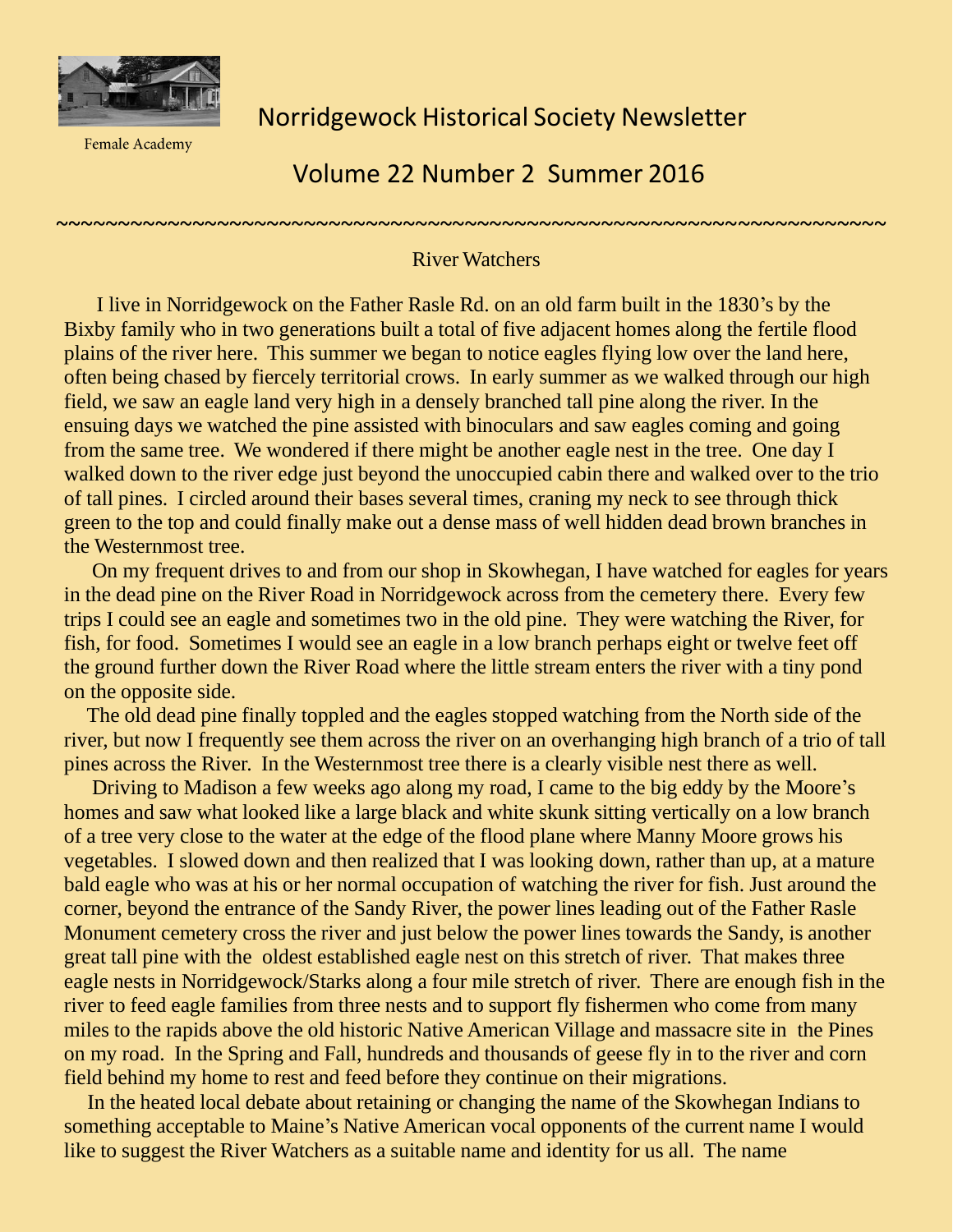Skowhegan roughly translated by many is The Watching Place. It is a place traditionally rich in fish with falls and rapids providing native people good access to this critical food source with nets and spears. It is likely that by the uppermost eagle nest where the power lines cross the river, the stones laid across the upstream end of the lagoon which create a very shallow crossing to the island opposite the lagoon and the ancient 5000 year old village site in Starks is not a remnant of the logging era but rather an ancient stone weir, designed to trap migrating fish in the northern end of the lagoon.

Let me tell you about my personal journey to this suggestion of a deeper embrace of the ancient meaning of this region's identity. When I was a senior at Old Town High School in 1963, we were the Old Town Indians. My tall twin brother, Howard, was the basketball team captain. He dated the cheerleader captain, our classmate, Judy Hill. I dated a short pretty blond sophomore cheerleader named Gail Collins. The cheerleaders wore soft white deerskin moccasins made on Indian Island. They sometimes wore headbands with feathers and Native American motifs on their dresses. Before each basketball game, to the sound of a slow beat bass drum, (was it Steve Mitchell from Indian Island who played the big drum?) the cheerleaders would bless the home team basket with a peace pipe ceremony. We were proud to be the Old Town Indians and proud of "our" Indian heritage. Our yearbook was called the Sachem. On its cover was the image of a handsome Native American man dressed in moccasins and a loincloth and a full eagle feather headdress, carrying a Plains Indian ceremonial pipe in his right hand and arm as he raised his left hand high in the greeting of peace. Each morning, over the loudspeaker in the principal's office, I led the school in the Pledge of Allegiance and the Lord's Prayer. Jerry Goldsmith, the third generation Jewish descendant of the Russian immigrant clothier Goldsmiths, was one of my best friends. We never saw or discussed the irony or legitimacy of our different faith traditions and my daily reading of the Lord's Prayer in school.

Teresa Sappier from Indian Island, was a member of my class. When in junior high school, a mile or so away from the new senior high school, we walked every day to the high school because this school offered a hot lunch from their cafeteria and the junior high had none. On some slippery winter days, the more daring amongst us would jump behind slowly moving passing cars and crouch low behind the rear bumper and grab on to ski undetected on our feet behind the car. I was not so brave or foolish to try that trick, but I did throw a lot of snowballs. One day on our walk back from lunch, I threw a long fly snowball at Teresa Sappier and her friend Mary Ketchum and hit one of them in the face. Both of them charged after me and ran me down and pinned my face in the snow and gave me a good lesson in justice and humility. Over the long years after that incident and after our graduation, Theresa and I became good friends, especially because of her gift of singing and her publication, with Tribe's permission, of a series of traditional Penobscot songs that her mother had taught her when she was very young. At that age, Theresa had no use for the songs and ignored them, but as she matured and as the Penobscot language became threatened, Theresa remembered that she had the songs inside her skull and she chose to share them, accompanied by her small drum, with her people and the world. My most memorable class reunion was one in which Theresa came and sang one of her Penobscot songs, perhaps a blessing song, for the rest of our class.

When I bought my farm home on the Kennebec river about forty five years ago, I was unaware of the meaning and history of the road named after Father Sebastian Rasle, the French Jesuit priest who lived with the Norridgewock's for over thirty years until the fateful day in August of 1724 when Rasle and the majority of the villagers were massacred by British troops. For five thousand years, the Norridgewock's had lived on the Starks side of the river on the Western flood plain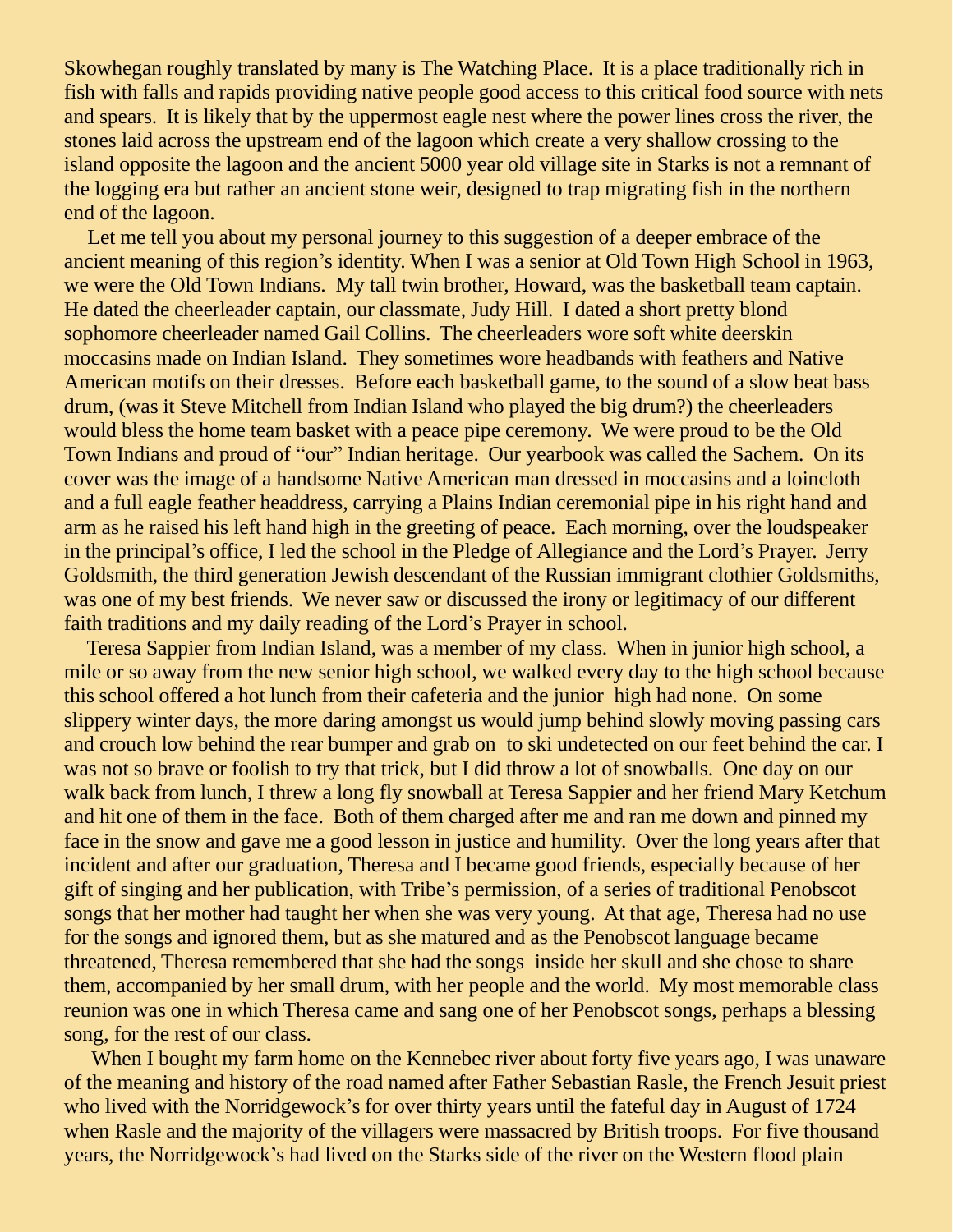where the Sandy enters the Kennebec. Rasle moved them across the River to the French side of the river to build the historic settlement and chapel which were destroyed in the British raid of 1724. My friend, Kerry Hardy, is a self taught linguist and author of the wonderful book, "Notes on a Lost Flute: a Field Guide to the Wabanaki," says that Norridgewock translates into the words, "the place where the river flows in two directions." Indeed, when one stands at the site of the Old Village, the Sandy River cannot simply merge with the strong post rapids downstream current of the Kennebec and the Sandy River waters flow up river on the West side of the river while the main current flows down the East side of the river until they both gradually merge. I like Kerry's translation best of all that I have studied over the years that I have lived on this ancient and sacred ground. Watching the land with attention, gifts have often come to me. My first grandchild, Thalia, was born in an apartment above our back ell. I went out doors to give thanks on the morning after and found on the ground next to a native tobacco plant that I was growing for traditional give away offerings, a white quartz knapped hand knife. Many years ago, around Easter, while walking the floodplain behind my house with my daughter Anna, I told her to keep her eyes open for any rocks because there are almost no rocks in the sandy loam soil here. I said that any rock she saw might be a tool of the ancient peoples who had lived here before us. Along the far edge of the field the riverbank is high and every fifty yards or so, there is a beaver slide where the water edge bank nesting beavers come up to raid the summer cornfields and slide back down into the water. Halfway down one waterslide, I saw a small dark layer of exposed charcoal and a rock and went racing ahead of Anna to see what it was. Constant flooding and erosion had slowly pulled the edge of the field into the river and the old campsite of some native person or persons, exposed by the beavers, gave us, just before the next flood washed it away, a wonderful hand knife made of Mount Kineo flint. I held the stone for many days and nights and asked dreamers what they could tell me about the knife and a very gifted lady friend of mine said that the knife had belonged to a young Native American boy, a Norridgewock, and that this knife had been very special to him. To help anchor my son Scott to the river and this land, I gave the stone knife to him.

A Passamaquoddy elder and seer used to visit us in our home many years ago. We walked the land together and he described how he could feel the grip of the diseases that had fallen on so many Native people when the first European sailors landed on the New England coasts bringing with them the diseases to which the Native people had no resistance. The idea that approximately 90 percent of the original populations of coastal New England died of these diseases is almost unimaginable to us today. All of this occurred before European vs Native American warfare broke out for several decades in this land and along this river all the way to the ocean and up and down the coast as Native people tried to hold on to the traditional lands and seasonal pathways and Europeans tried to settle on the same land. Our Passamaquoddy friend stunned me when he said that when the violent raid in August of 1724 occurred just up the river, the wife and daughter were dragged bound across this very land after Bomazee was shot fleeing across the river at their fishing camp just below our home. One party of British soldiers came up the river and surprised Bomazee and his family at their camp. Another party marched overland from what is now Skowhegan avoiding the pronounced dogleg turn the river takes at the bridges in Norridgewock. The two parties of soldiers united somewhere just beyond my home site and descended on the undefended village for their annihilating raid.

The white moccasins and feathered head bands of our non-native high school girl friends Gail and Judy, along with the borrowed sacred Plains Indian basket ball hoop pre game blessing ceremony, suddenly took on a deeper and more troubling meaning for me. I remembered that my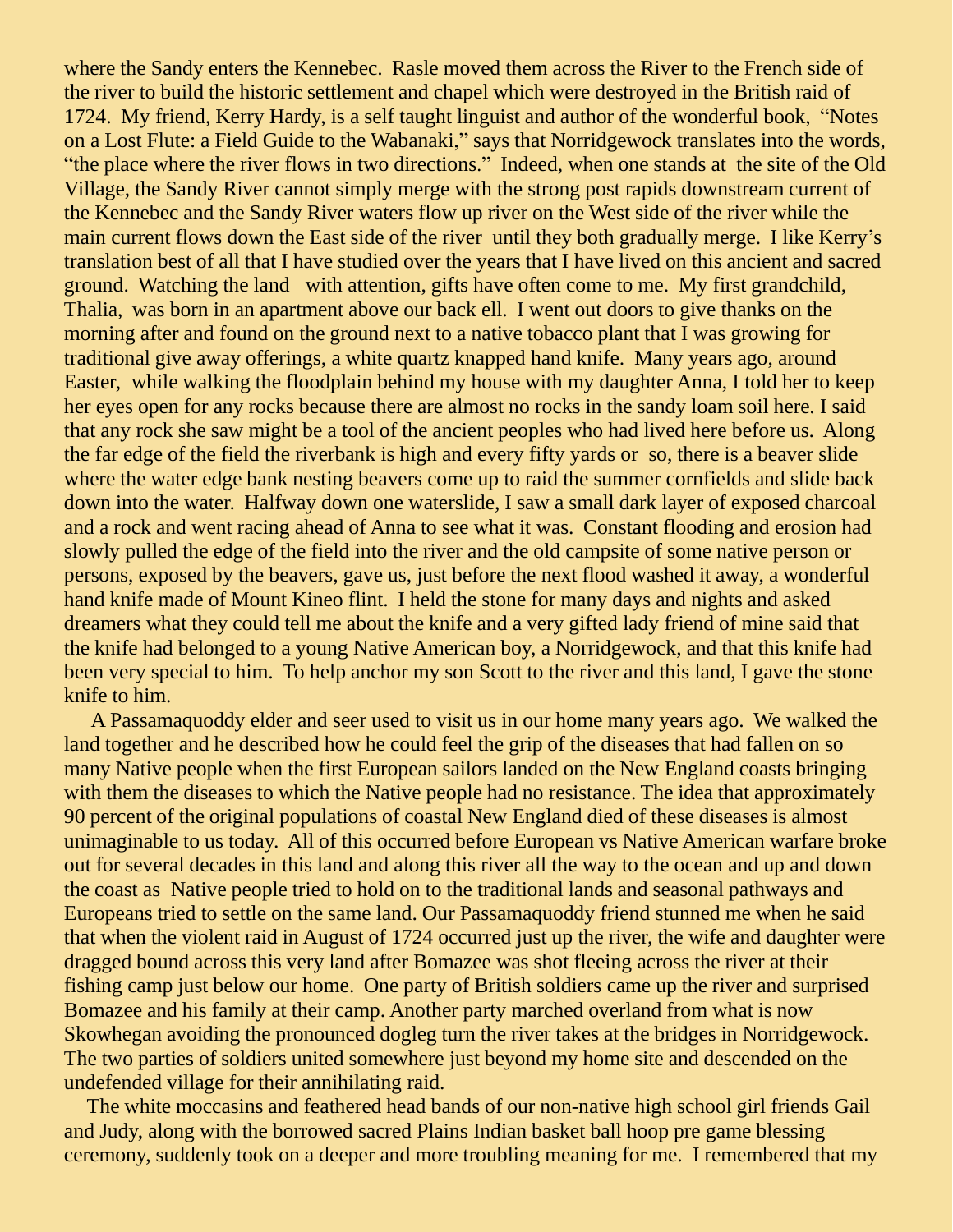wonderful father bought two pairs of moccasins every year for his two sisters in Cranston, Rhode Island. The moccasins were white and slightly beaded and soft and beautiful. When our family first moved to Stillwater, a part of Old Town, there was no bridge to Indian Island. There was only a ferry. I believe my mother's ancient cousin, Ada Runyon, from New York City once rode the ferry to Indian Island to buy special handmade basket gifts from Chief Poolar's tipi or directly from basket makers on the island. Sometime when I was just a boy, my father visited a basket maker on the Island and had a sturdy ash pack basket made, better than any sold today at L.L. Beans. When Howie and I were teenagers and active in the Boy Scouts, my dad took us across the new bridge and the same man took measures of us and produced two more magnificent brown ash pack baskets for us to own. My fifty five year old basket, one of the finest I have ever seen, is still in perfect condition after a half century of use. My mother befriended a gifted basket maker on the island named Pauline Shay and purchased some of her baskets. Late in Pauline's life I was able to purchase an exquisite sewing basket from Pauline or her family.

During graduation week at Old Town School I read my contest-winning essay, "Old Town My City," to the public and my class. There was no mention of Native Americans in my essay, no Penobscot baskets, no songs, no canoes, and no early history. In a junior English class, our teacher had us read the book, "Cry the Beloved Country," about apartheid in South Africa. This was the only moment we came close to discussing racism in our school. We had no African-American classmates. We had precious few Native American classmates and even fewer Jewish classmates and at least one closeted homosexual classmate. We lived in a dream, a real dream, but nonetheless a dream.

My children attended the public schools in Norridgewock and Skowhegan, and without question we embraced, as I had earlier embraced in Old town, the name Skowhegan Indians. We were the Skowhegan Indians. Skowhegan cheerleaders did not wear moccasins or headbands or feathers. They did not do any ceremonies with the sacred pipe, but we were all proud, without question, to be Indians, even though we were not. I, at least, am not a Native American, although my deepest connections with Spirit has come through encounters with a wide variety of Native Americans and their rich and varied spiritual traditions. The first Barden, I am told, landed in Plymoth, Massachusetts, in 1636 as an indentured servant and emerged seven years later as a free man and a trained mason. He would likely have met the Wampanoag Indians who survived in the Plymoth area. A year or two ago I was privileged to build a traditional brick bake oven at Plimoth Plantation and to walk the same sands that my first American ancestor might have walked on and to talk to survivors of the Wampanoag people who he might have met. I have built and participated in many sweat lodges, done a vision quest, carved my own sacred pipe, danced in traditional sacred dances and have created a special relationship with sacred rocks to learn and relate to Spirit that is within and all around us. A Lakota family taught me to give thanks to "All my Relations," not only my friends and relatives, and God or Great Spirit, but also to the land, and the river and the "creepy crawlers," "the finned ones," "the winged ones." "the four leggeds" and the silent keepers of this land. My own blond and red headed children do, however, have a bit of Maine Native American Blood on their mother's side. Many residents of the Skowhegan area may have a similar story. I was told that their mother's grandfather or great grandfather married a Native American woman but this connection was kept largely silent and secret.

When I came to this land that I live on, I learned to pray to the land. Neither my early church upbringing nor my days in Divinity school nor my ordination as an Episcopal priest had taught me to pray to the land, but I deeply wanted to have Lady Slippers to grow on the land. I looked and looked with no luck for a Lady Slipper. Finally one Spring along the far edge of the flood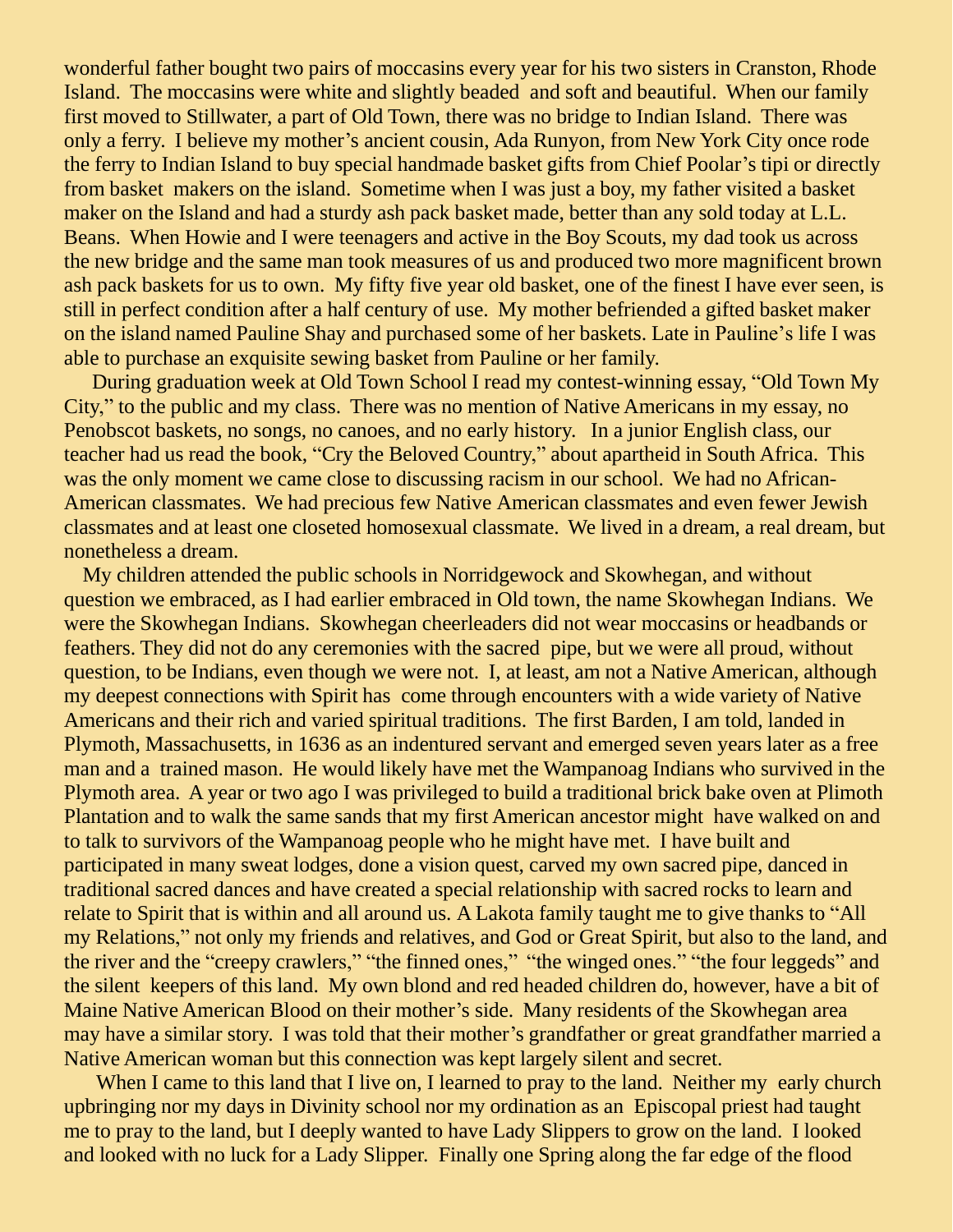plain under a great pine near the aforementioned beaver slides, I found a single Lady Slipper in bloom and my heart was filed with joy. I started calling to the Lady Slippers asking them to come closer to the house and slowly, year after year, the Lady Slippers started appearing in the little forest next to my home and across the road under the pines next to the rail road tracks just beyond home. Perhaps they had always been there, but I knew something special was happening when I created a pine needle labyrinth in a cathedral stand of pines two hundred yards away from my home. There were no Lady Slippers in the grove but each year as I restored the pine needle circular windrows and walked the labyrinth, more and more Lady Slippers emerged in the woods around the pine grove and one Spring I knew the Lady Slippers were listening when I found in full bloom, five Lady Slippers at the entrance to the labyrinth at circle three. Each year now, the Lady Slippers come up in this spot in the labyrinth welcoming me and others home. This ancient storied land, on which I will only dwell one lifetime, is full of history, of tragedy, and beauty and harmony and peace. The fields are full today of uncut milkweed calling out for the endangered Monarch Butterflies to return. I won't bush hog the fields now until the Milkweed season is over. The honeybees are gathering the Milkweed pollen and come in all day long by my garden to deposit their golden treasures in the hives.

This year, 2015, on the day before the Fourth of July, on a nationally syndicated radio program, a wonderful female author of a new book called, "Our Declaration of Independence." read the Declaration from beginning to end. I, who as a Boy Scout, visited Philadelphia and Independence Hall and who purchased there my own replica of this document, but had never read it all the way through, heard the following sentence about the King of England from whom the colonies were declaring their independence: "He has excited domestic insurrections amongst us and has endeavored to bring on the inhabitants and our frontiers the merciless Indians, savages whose known rule of warfare is an undistinguished destruction of all ages, sexes and conditions." Here in our founding document of independence, written 53 years after the massacre of the Native people of Norridgewock, was the voiced consensus reality belief, that the land belonged to us the European invaders, and that the Native people would be conveniently dismissed without any rights of their own as "merciless Indian savages."

While reading Bruce Bourque's book on Maine's Native history called "10,000 Years in Maine," in which he documents the post glacial reoccupation of Maine by humans, I discovered a small black and white photograph of a document published as a broadsheet in Boston in August of 1724 regarding the Norridgewock massacre. It was titled. "The Rebels' Reward." An original copy of this broadsheet has been preserved at the Huntington Library in California. With the help of a strong magnifying glass, I started to read a bit of the document and realized that the history of the massacre had been written as a celebratory poem and that Native people of Norridgewock were the "Rebels" and the British soldiers (we Europeans were all British subjects then) had given the rebels their due "reward." I worked for several years to make contact with the Huntington Library and was unsuccessful in securing a museum quality reproduction of the document until I was able to get my sister, who lives in North L.A., to intercede on my behalf with a personal visit to the library. After many years of effort, the first six copies arrived in color, with the wood cut soldiers discharging their rifles at the unarmed villagers who we are told by some traditions were in prayer in the chapel with Father Rasle when the attack began. I have given a copies to Barry Dana, and to the History House, and to the Norridgewock Historical Society and a few other folks and will give a copy from the second batch ordered to the State Library and Museum. It is an impressive document because it tells from first hand accounts, of the events of the time but it also tells us who we as a fledging country of European immigrants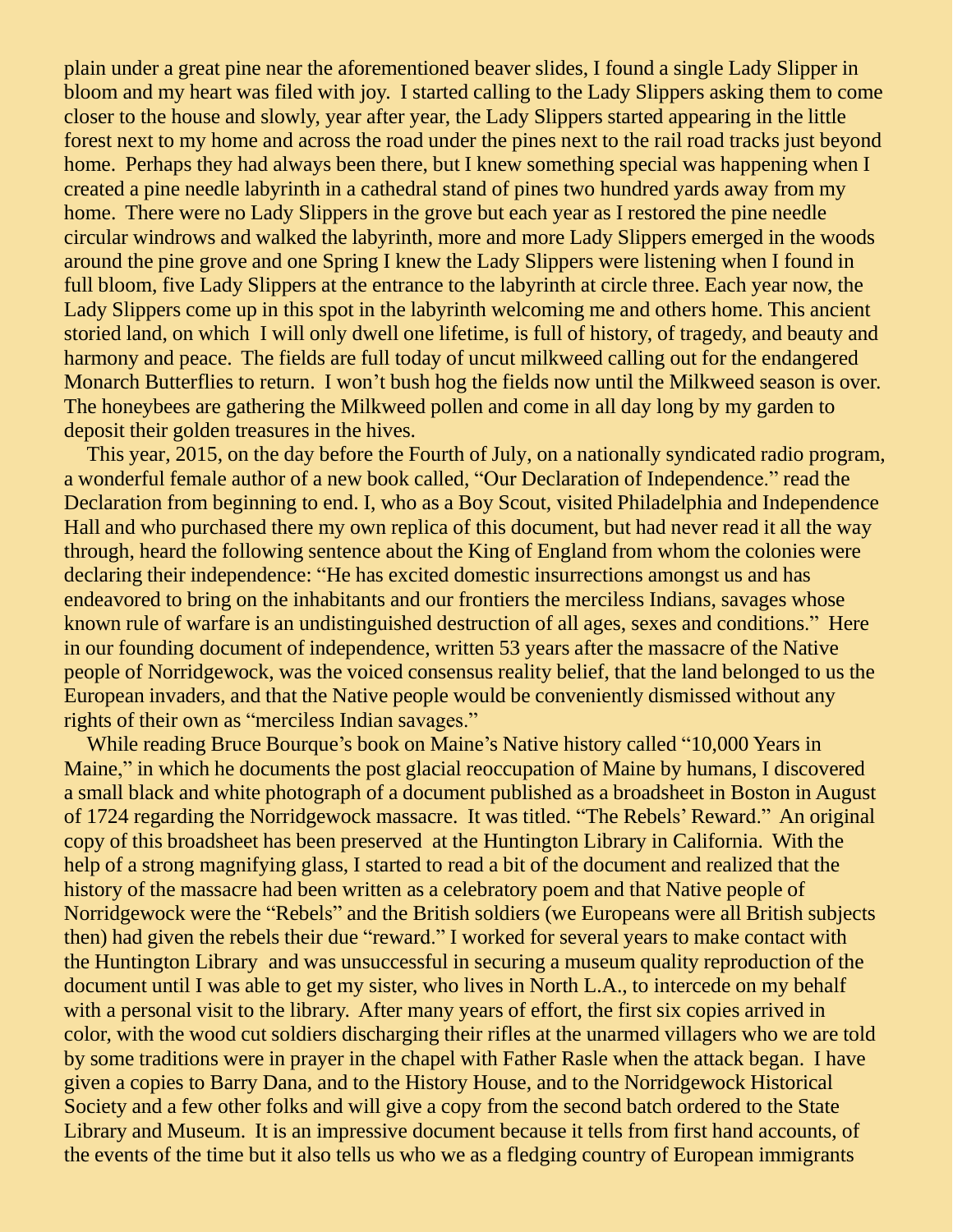thought we were then and who the "savages" were, and it sheds light on who we think we are today. Who were these people? For the British and settlers along the length of the Kennebec and along the coast of Maine, Father Rasle was a troublemaker. He was a very well educated French born Jesuit priest with a keen interest in serving his church and his God and his Native flock of people of Norridewock. He also clearly served France's political interests who claimed this land for the French, but he is best remembered as the author of an Abenaki dictionary and as a saint and a martyr.

Many years ago, I led my family of two kids and a young friend of ours and a wife and two adult friends in three canoes in a trip down the Kennebec River from our back yard to the coast of Maine. I wanted my children to experience the annual summer migration that the majority of the Native people of Norridgewock took every year after planting their crops. If the woodchucks and raccoons and beaver and deer of today are any indication of the animals who lived here nearly three centuries ago, then surely some folks stayed behind to tend and protect the planted fields, but the many, including the "Black Robe," canoed and portaged to the ocean where clams and oysters and lobsters and fish and seaweed and gatherings and parties would be plentiful. Along the way, white settlers laid claim to ancient land along their coastal route and conflict was perhaps inevitable. Fires and mayhem occurred as one culture slowly began to displace another. All across America, Native Americans were pushed, murdered, displaced, and disappeared in as many ways as possible, including the destruction of the Plains Indian buffalo herds, so that the entire sustenance of these people would be broken. Once the "merciless savages" were stripped of their land and their ceremonies and their beliefs and their hair and their languages, a process that continues today, then the dismantled cultures could be corralled and tamed and re-imagined and made more "civilized." We as the dominant culture, could adopt an imagined portion of their history and include them in our school systems not as honored equals in our classes, but as names on our sweatshirts and as mascots on our football fields. We raised sacred pipes, about which we knew nothing, to our basketball hoops.

I once bought a sacred pipe, about which I knew nothing, from an antique dealer in a little run down shop in Farmington, Maine. I did not immediately buy it because it was powerful and beautiful and alien and expensive. Over the many days that I thought about the pipe, I finally realized that my job was to buy the pipe and return it to its home of origin and to a Native American medicine carrier. Then the money came quickly. The pipe was made of Catlinite or red pipestone and it dated, according to the seller that said a small slip of paper, now lost, found in the bowl had said, "received in a Shoshone Village 1870." In the year and a half that I carried the pipe trying to bring it "Home," I knew nothing about how to handle it as a sacred object or a living being. I carried it wherever I traveled and worked in the same red cloth that it was wrapped in when I bought it. I even had the opportunity to take it back to Pipestone, Minnesota, when I had a project to build in Rochester, Minnesota. There we met Lakota tribal members who taught me how to properly handle the pipe and to cleanse with sage and who assured me that the pipe was authentic and that I would one day be able return it to its rightful home. I dreamed with the pipe. I suppose you could say that I talked to the pipe. I made a simple request, repeated a thousand time, "where are you supposed to go?" One day, I received a call from a woman in Jackson Hole, Wyoming. The woman wanted me to come and build her a masonry heater. I said that I could come on one condition, that is, that she would agree to help me make a connection with traditional Shoshone people who I knew had a reservation a few hours away just over the continental divide. I took my daughter, Anna, with me, hoping that we would experience another part of our amazing country and get a glimpse of another older culture. Our material shipment was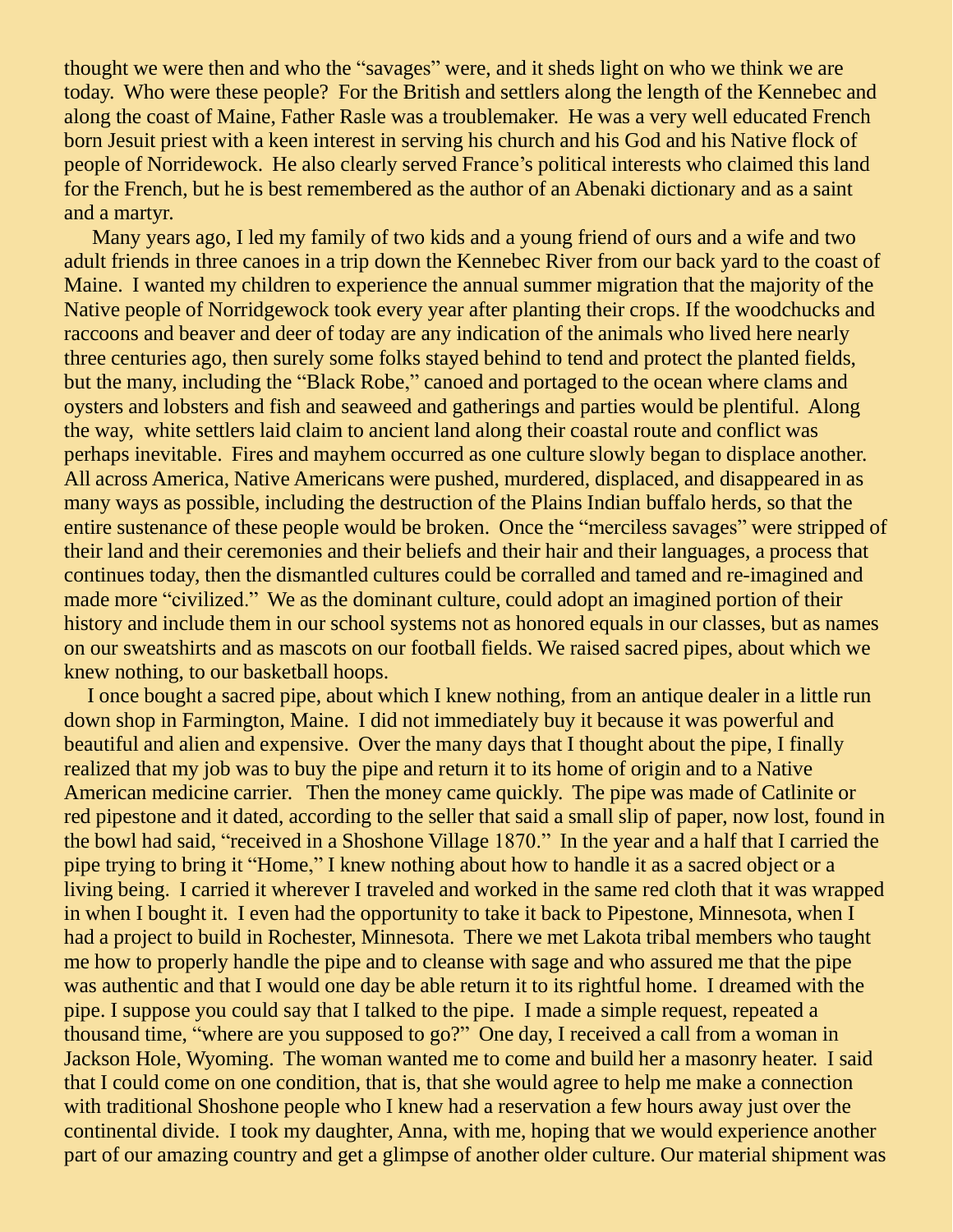delayed in Denver, so the three free days that I thought we would have at the end of our work, suddenly got turned upside down and within 24 hours of arriving in Wyoming, I was seated in a traditional sweat lodge on Shoshone land in Fort Washikie with a young traditional medicine carrier. At round three of the sweat lodge, a two foot snake came into the lodge and crossed over my feet and over the feet of the medicine carrier and back out under the edge of the lodge. At that point I passed him the ancient Shoshone pipe and said that "this pipe is for you." Curiously his medicine bundle contained no sacred pipe.

The wounds of Columbus, of Norridgewock, of Wounded Knee and countless other places are very old and very deep and cannot be healed by a simplistic or romantic and naïve understanding of our always complex and tragic past. The wounds between cultures and races can only be healed with a great deal of patience and listening and tolerance and requests for forgiveness for the wrongs we have done to others in the past and that we do today wittingly or unwittingly. I guess this sounds like a bit from the prayer I used to read in the Principal's office in Old Town doesn't it? "Forgive us our trespasses.....that stuff."

When I attended the presentation made by nine tribal members from Maine to the local school board committee, I was one of perhaps only fifty or so people who heard the stories and testimony that these folks shared. I believe that if every student and every citizen of the Skowhegan area School District had heard these words spoken in at least four languages, the question of maintaining the name "Skowhegan Indians" would have been resolved to everyone's tearful satisfaction. Skowhegan area people do not own the rights to the Indian name. The Native people, including some descendants of the Norridgewock massacre survivors, want to be seen as our equals and as our teachers and as the sharers of a long mutual heritage. The struggle to let go of the idea of the "Skowhegan Indians" and to embrace another healthier and more democratic version and name will be a challenging struggle but I am confident that over time we will find another name that we can all be proud of.

In my lifetime I want to see the Kennebec River restored to allow native salmon to swim all the way up the river to their ancient spawning grounds and to pass by the old village site where the Sandy river comes in. I want to see the river watched and kept alive and healthy and a source of food and beauty and recreation and health for us all. Skowhegan, the Watching Place. Let the eagles show us the way.

Albie Barden Fr. Rasle Road Norridgewock, Maine November 2015